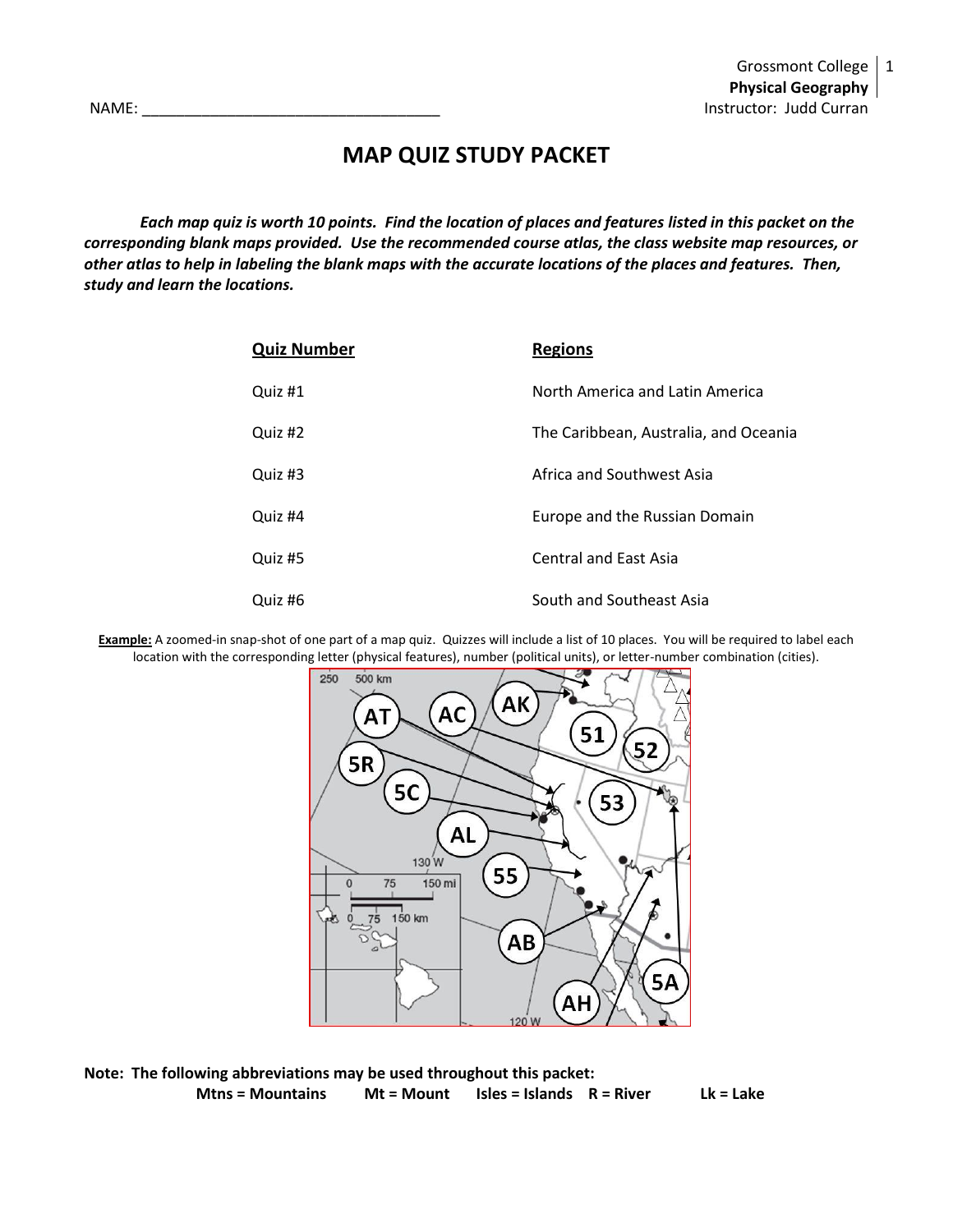### **Map Quiz #1**: **Places and features to know for North America and Latin America.**

Be able to locate the following on an outline map of North America and Latin America:

|                                                                                                                   | <b>NORTH AMERICA</b>                                                                                                                                                                                                                                  |                                                                                                                                                                                                                                                                                              | <b>LATIN AMERICA</b>                                                                                                                                   |                                                                                                                 |
|-------------------------------------------------------------------------------------------------------------------|-------------------------------------------------------------------------------------------------------------------------------------------------------------------------------------------------------------------------------------------------------|----------------------------------------------------------------------------------------------------------------------------------------------------------------------------------------------------------------------------------------------------------------------------------------------|--------------------------------------------------------------------------------------------------------------------------------------------------------|-----------------------------------------------------------------------------------------------------------------|
| <b>POLITICAL UNITS:</b>                                                                                           | Greenland                                                                                                                                                                                                                                             |                                                                                                                                                                                                                                                                                              | Argentina                                                                                                                                              | Venezuela                                                                                                       |
| Note: On the map quiz,<br>political units will be<br>labeled with a number.                                       | All provinces/territories of Canada<br>California<br>Oregon<br>Utah<br>Colorado<br>Arizona<br>Wyoming                                                                                                                                                 | Nevada<br>Washington<br>Idaho<br>Montana<br><b>New Mexico</b>                                                                                                                                                                                                                                | <b>Belize</b><br><b>Bolivia</b><br><b>Brazil</b><br>Chile<br>Costa Rica<br>Colombia<br>Ecuador<br>El Salvador                                          | Uruguay<br>Puerto Rico<br>Peru<br>Paraguay<br>Panama<br>Nicaragua<br>Honduras                                   |
| <b>CITIES:</b><br>Note: On the map quiz,<br>cities will be labeled<br>with a <b>number-letter</b><br>combination. | Vancouver<br>Montreal<br>Ottawa<br>Toronto<br>Anchorage<br>Seattle<br>San Francisco<br>Kansas City<br>St. Louis                                                                                                                                       | Chicago<br>Churchill (in Canada)<br>Washington D.C.<br><b>New York</b><br>Salt Lake City<br>Miami<br>Houston<br><b>Dallas</b><br>Denver                                                                                                                                                      | Mexico City<br>Mazatlan<br>Quito<br>Rio de Janeiro<br>Sao Paulo<br><b>Buenos Aires</b><br>Bogota<br>Lima<br>Caracas                                    |                                                                                                                 |
| <b>PHYSICAL FEATURES:</b><br>Note: On the map quiz,<br>physical features will be<br>labeled with a letter.        | Hudson Bay<br><b>Gulf of Alaska</b><br>Greenland<br>Aleutian Islands<br><b>Gulf of California</b><br><b>Brooks Range</b><br>Cascade Mtns<br>Sacramento River<br>Colorado River<br>Missouri River<br>Columbia River<br>Chesapeake Bay<br>Mojave Desert | Lake Winnipeg<br><b>Great Slave Lake</b><br>the 5 Great Lakes<br><b>Gulf of Mexico</b><br><b>Appalachian Mtns</b><br>Sierra Nevada Mtns<br><b>Rocky Mtns</b><br>San Joaquin River<br>Rio Grande River<br>Mississippi River<br>Central Valley (of CA)<br>Salton Sea<br><b>Great Salt Lake</b> | Amazon River<br><b>Andes Mountains</b><br>Orinoco River<br>Lake Titicaca<br><b>Falkland Islands</b><br>Yucatan Peninsula<br><b>Tropic of Capricorn</b> | Patagonia<br>Pampas<br>Mt. Aconcagua<br>Atacama Desert<br>Galapagos Isles<br><b>Tropic of Cancer</b><br>Equator |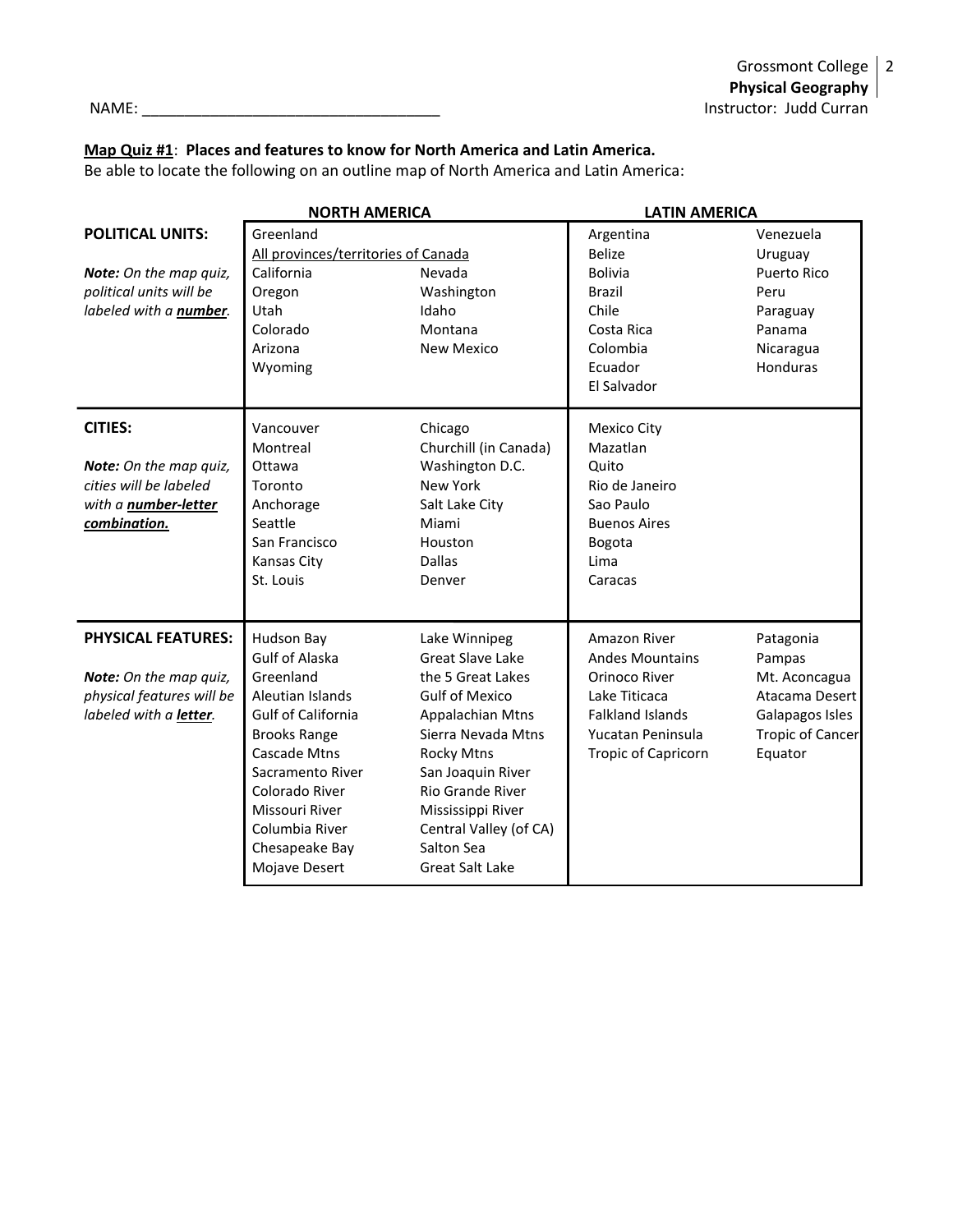Grossmont College 3 **Physical Geography** NAME: \_\_\_\_\_\_\_\_\_\_\_\_\_\_\_\_\_\_\_\_\_\_\_\_\_\_\_\_\_\_\_\_\_\_\_ Instructor: Judd Curran

# **Map Quiz #2**: **Places and features to know for the Caribbean, Australia and Oceania.**

Be able to locate the following on an outline map of the Caribbean and Australia - Oceania:

|                                                                                                                          | THE CARIBBEAN                                                                                                   |                                                                                                                                             | <b>AUSTRALIA AND OCEANIA</b>                                                                                                                                          |                                                                                                             |
|--------------------------------------------------------------------------------------------------------------------------|-----------------------------------------------------------------------------------------------------------------|---------------------------------------------------------------------------------------------------------------------------------------------|-----------------------------------------------------------------------------------------------------------------------------------------------------------------------|-------------------------------------------------------------------------------------------------------------|
| <b>POLITICAL UNITS:</b><br><b>Note:</b> On the map quiz,<br>political units will be<br>labeled with a <b>number</b> .    | Cuba<br>Haiti<br>Puerto Rico<br>Grenada<br><b>Barbados</b><br>St Lucia<br>Honduras<br>El Salvador<br>Costa Rica | The Bahamas<br>Dominican Republic<br>Aruba<br><b>Trinidad and Tobago</b><br>Martinique<br><b>Belize</b><br>Guatemala<br>Nicaragua<br>Panama | All territories and states of Australia<br>New Zealand<br>Kiribati<br>New Caledonia<br>Hawaiian Isles                                                                 | Papua New Guinea<br>Fiji<br>Solomon Isles<br>Vanuatu                                                        |
| <b>CITIES:</b><br><b>Note:</b> On the map quiz,<br>cities will be labeled<br>with a <b>number-letter</b><br>combination. | Havana<br>Guatemala City<br>Managua<br>Panama City<br>Santo Domingo<br>Manzanillo (Cuba)                        | Belmopan<br>San Salvador<br>San Jose (Costa Rica)<br>Port-au-Prince<br>San Juan (Puerto Rico)<br>Kingston                                   | Darwin<br>Perth<br><b>Brisbane</b><br>Melbourne<br>Wellington<br>Honolulu                                                                                             | <b>Alice Springs</b><br>Adelaide<br>Sydney<br>Auckland<br>Christchurch                                      |
| <b>PHYSICAL FEATURES:</b><br>Note: On the map quiz,<br>physical features will be<br>labeled with a letter.               | Bay of Campeche<br><b>Gulf of Mexico</b><br><b>Gulf of Honduras</b><br>Mona Passage                             | Caribbean Sea<br><b>Straits of Florida</b><br>Windward Passage<br><b>Tropic of Cancer</b>                                                   | <b>Great Sandy Desert</b><br><b>Great Victoria Desert</b><br>Coral Sea<br><b>Bass Strait</b><br>Gulf of Carpentaria<br>Tropic of Capricorn<br>International Date Line | Gibson Desert<br><b>Timor Sea</b><br><b>Torres Strait</b><br><b>Bismarck Sea</b><br>Mt Kosciusko<br>Equator |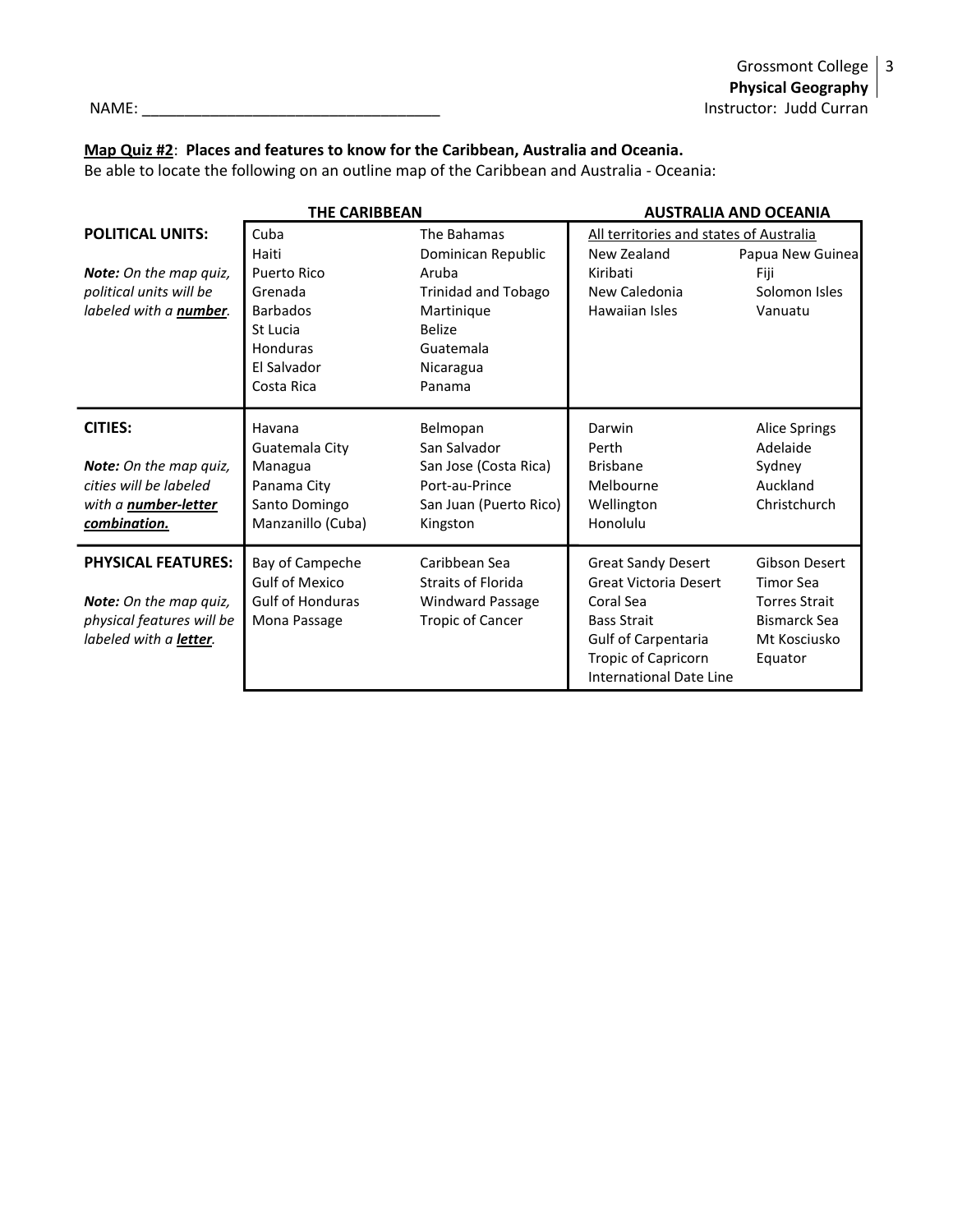NAME: \_\_\_\_\_\_\_\_\_\_\_\_\_\_\_\_\_\_\_\_\_\_\_\_\_\_\_\_\_\_\_\_\_\_\_ Instructor: Judd Curran

#### **Map Quiz #3**: **Places and features to know for Africa and Southwest Asia.**

Be able to locate the following on an outline map of Africa and Southwest Asia:

|                                | <b>AFRICA</b>                |                         | <b>SOUTHWEST ASIA</b>       |                        |
|--------------------------------|------------------------------|-------------------------|-----------------------------|------------------------|
| <b>POLITICAL UNITS:</b>        | Niger                        | Nigeria                 | Israel                      | West Bank              |
|                                | Mali                         | Chad                    | Jordan                      | Lebanon                |
| Note: On the map quiz,         | Sudan                        | Somalia                 | Syria                       | Cyprus                 |
| political units will be        | Ethiopia                     | Ghana                   | Turkey                      | Iran                   |
| labeled with a <b>number</b> . | Zimbabwe                     | Liberia                 | Azerbaijan                  | Turkmenistan           |
|                                | Botswana                     | Zambia                  | Uzbekistan                  | Kazakhstan             |
|                                | Mozambique                   | Lesotho                 | Kyrgyzstan                  | Tajikistan             |
|                                | Sierra Leone                 | Guinea                  | Afghanistan                 | Iraq                   |
|                                | Senegal                      | Gabon                   | Saudi Arabia                | Kuwait                 |
|                                | Uganda                       | Kenya                   | Bahrain                     | Qatar                  |
|                                | Burundi                      | Tanzania                | Yemen                       | Oman                   |
|                                | Madagascar                   | Egypt                   | <b>United Arab Emirates</b> |                        |
|                                | Libya                        | Morocco                 |                             |                        |
|                                | Rwanda                       | Congo                   |                             |                        |
|                                | Democratic Republic of Congo |                         |                             |                        |
| <b>CITIES:</b>                 | Lagos (Nigeria)              | Cape Town               | Baghdad                     | <b>Beirut</b>          |
|                                | Cairo                        | Algiers                 | Damascus                    | Istanbul               |
| Note: On the map quiz,         | Johannesburg                 | Nairobi                 | Ankara                      | Jerusalem              |
| cities will be labeled         | Mogadishu                    | Casablanca              | Mecca                       | Riyadh                 |
| with a <b>number-letter</b>    | Timbuktu (Tombouctou)        | Tripoli                 | Tehran                      |                        |
| combination.                   |                              |                         |                             |                        |
| <b>PHYSICAL FEATURES:</b>      | Mediterranean Sea            | Zanzibar Island         | Persian Gulf                | Gulf of Aden           |
|                                | <b>Great Rift Valley</b>     | Red Sea                 | <b>Tigris River</b>         | <b>Euphrates River</b> |
| Note: On the map quiz,         | Mt. Kilimanjaro              | Lake Victoria           | <b>Strait of Hormuz</b>     | Sinai Peninsula        |
| physical features will be      | Nile River                   | Congo River             | Gulf of Oman                | Gulf of Suez           |
| labeled with a letter.         | Niger River                  | Sahara Desert           | <b>Syrian Desert</b>        | Jordan River           |
|                                | Kalahari Desert              | Namib Desert            | <b>Gulf of Aqaba</b>        |                        |
|                                | Lake Malawi                  | Strait of Gibraltar     |                             |                        |
|                                | <b>Atlas Mountains</b>       | Mozambique Channel      |                             |                        |
|                                | Cape of Good Hope            | Lake Nasser             |                             |                        |
|                                | Prime Meridian               | <b>Tropic of Cancer</b> |                             |                        |
|                                |                              |                         |                             |                        |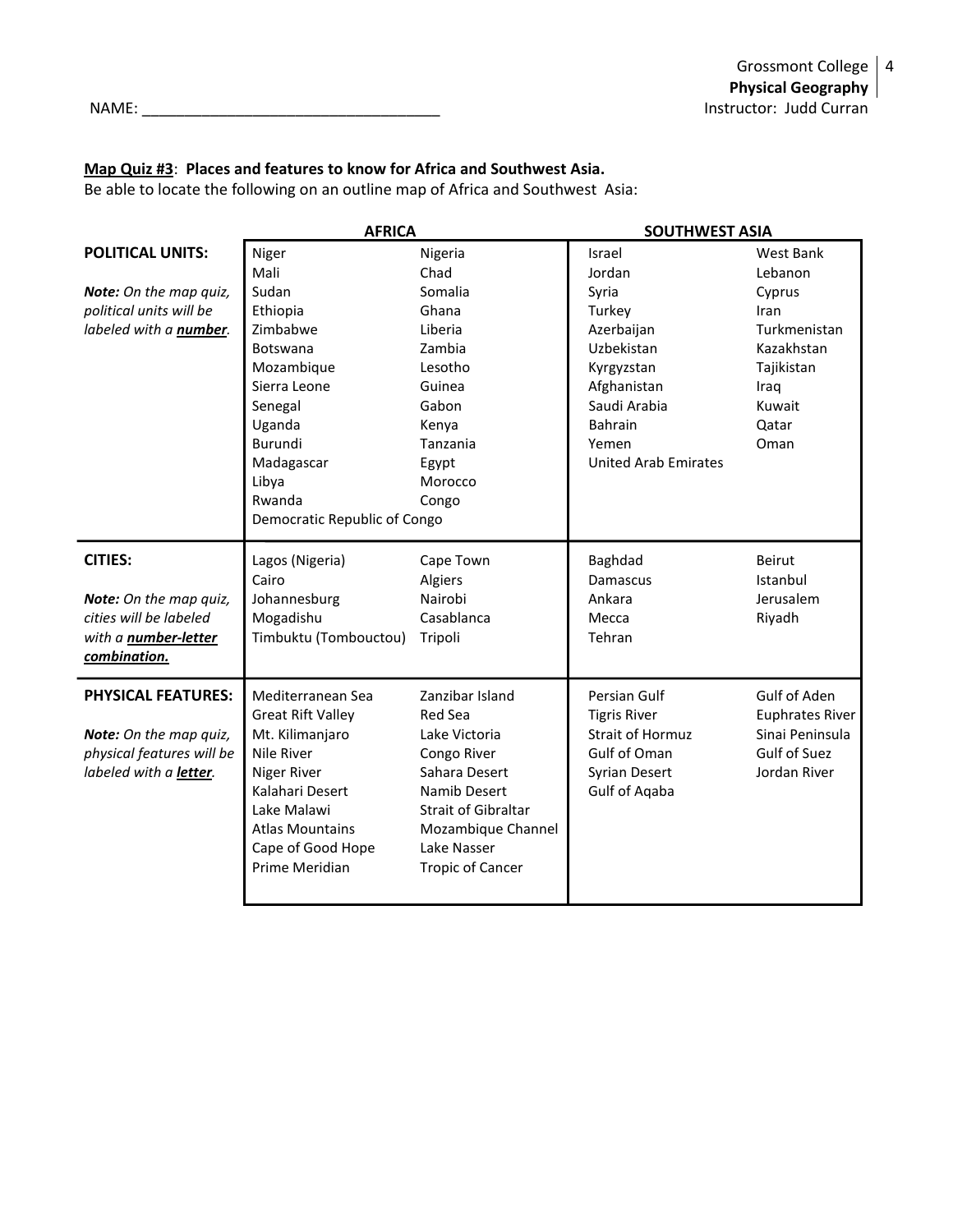### **Map Quiz #4**: **Places and features to know for Europe and the Russian Domain.**

Be able to locate the following on an outline map of Europe and the Russian Domain:

|                               | <b>EUROPE</b>               |                       | <b>RUSSIAN DOMAIN</b>                     |                      |
|-------------------------------|-----------------------------|-----------------------|-------------------------------------------|----------------------|
| <b>POLITICAL UNITS:</b>       | Austria                     | Germany               | Russia                                    | Estonia              |
|                               | Netherlands                 | <b>Bulgaria</b>       | <b>Belarus</b>                            | Ukraine              |
| <b>Note:</b> On the map quiz, | Moldova                     | Slovakia              | Georgia                                   | Armenia              |
| political units will be       | Croatia                     | Macedonia             | Latvia                                    | Lithuania            |
| labeled with a number.        | Slovenia                    | Denmark               | Kaliningrad (this political unit and city |                      |
|                               | Finland                     | Latvia                | are one in the same)                      |                      |
|                               | Sweden                      | Belgium               |                                           |                      |
|                               | Switzerland                 | Hungary               |                                           |                      |
|                               | Poland                      | Albania               |                                           |                      |
|                               | Greece                      | Spain                 |                                           |                      |
|                               | Estonia                     | Iceland               |                                           |                      |
|                               | France                      | Luxembourg            |                                           |                      |
|                               | United Kingdom              | Czech Republic        |                                           |                      |
|                               | Romania                     | Italy                 |                                           |                      |
|                               | Portugal                    | Ireland               |                                           |                      |
|                               | Bosnia-Herzegovina          | Norway                |                                           |                      |
|                               | Serbia and Montenegro       |                       |                                           |                      |
| <b>CITIES:</b>                | Rome                        | London                | Moscow                                    | <b>Irkutsk</b>       |
|                               | Paris                       | <b>Berlin</b>         | St. Petersburg                            | Volgograd            |
| Note: On the map quiz,        | Vienna                      | Madrid                | Vladivostok                               | Minsk                |
| cities will be labeled        | Barcelona                   | Milan                 | Kiev                                      | Kaliningrad          |
| with a <b>number-letter</b>   | Frankfurt                   | Athens                |                                           |                      |
| combination.                  | Warsaw                      | Prague                |                                           |                      |
|                               | Amsterdam                   | <b>Brussels</b>       |                                           |                      |
| <b>PHYSICAL FEATURES:</b>     | <b>Black Sea</b>            | Aegean Sea            | <b>Caucasus Mountains</b>                 | <b>Bering Strait</b> |
|                               | <b>Adriatic Sea</b>         | <b>Baltic Sea</b>     | <b>Ural Mountains</b>                     | Yakutsk Basin        |
| Note: On the map quiz,        | North Sea                   | <b>Barents Sea</b>    | Novaya Zemlya (Isles)                     | Lena River           |
| physical features will be     | <b>Rhine River</b>          | <b>Rhone River</b>    | Ob-Irtysh River System                    | Volga River          |
| labeled with a letter.        | Danube River                | <b>Alps Mountains</b> | Kamchatka Peninsula                       | Kola Peninsula       |
|                               | <b>Pyrenees Mountains</b>   | Crete (Island)        | Aral Sea                                  | Lake Baikal          |
|                               | Sicily (Island)             | Corsica (Island)      | <b>Amur River</b>                         | <b>Black Sea</b>     |
|                               | Iberian Peninsula           | <b>Ural Mountains</b> | Sea of Azov                               | Caspian Sea          |
|                               | <b>Strait of Gibraltar</b>  | <b>River Thames</b>   | Lake Ladoga                               | <b>Arctic Circle</b> |
|                               | <b>Carpathian Mountains</b> |                       |                                           |                      |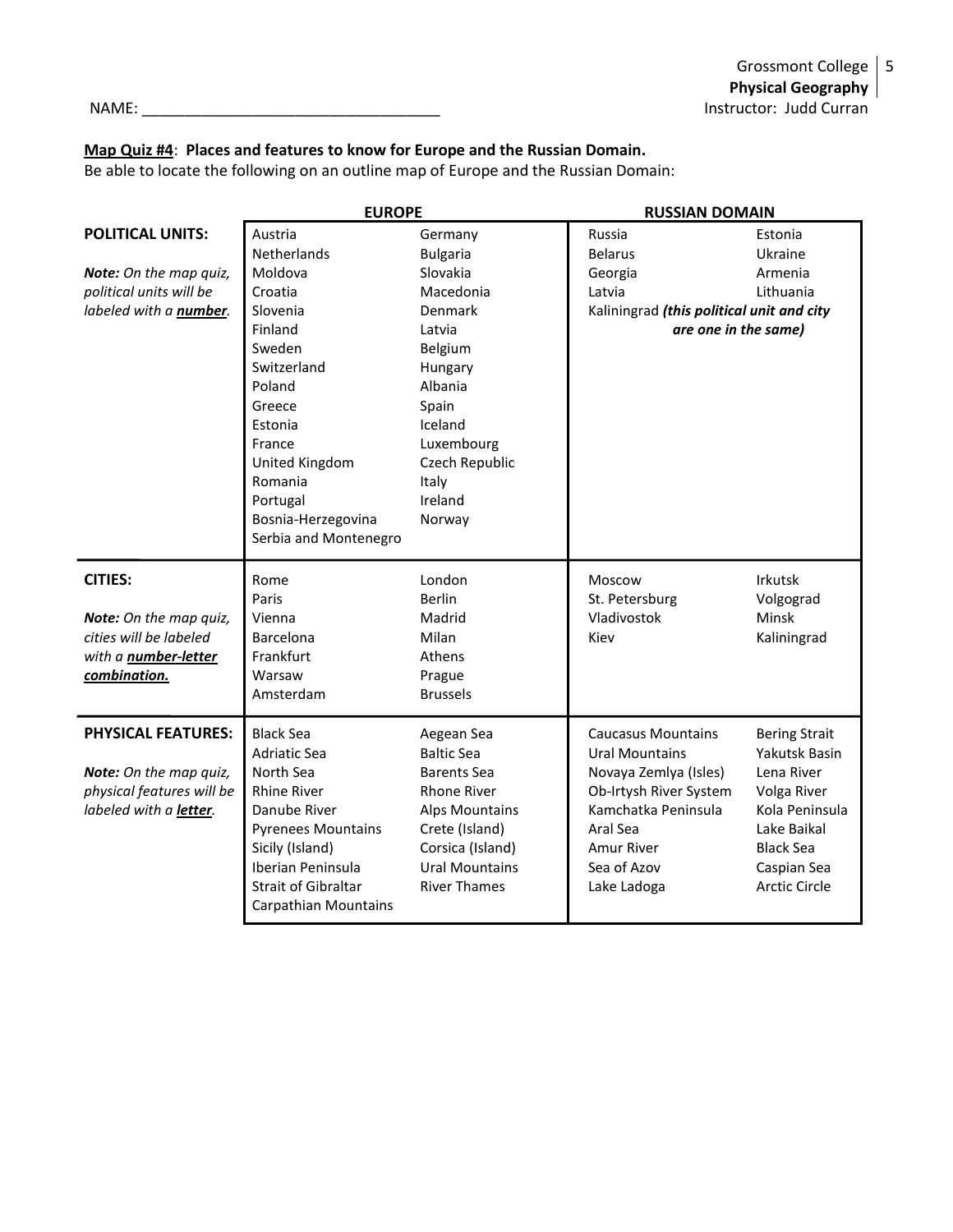#### **Map Quiz #5**: **Places and features to know for Central and East Asia.**

Be able to locate the following on an outline map of Central Asia and East Asia:

|                                                                                                                          | <b>CENTRAL ASIA</b>                                                                                            |                                                                                                      | <b>EAST ASIA</b>                                                                                                                                                                                                                                 |                                                                                                                                                                                        |
|--------------------------------------------------------------------------------------------------------------------------|----------------------------------------------------------------------------------------------------------------|------------------------------------------------------------------------------------------------------|--------------------------------------------------------------------------------------------------------------------------------------------------------------------------------------------------------------------------------------------------|----------------------------------------------------------------------------------------------------------------------------------------------------------------------------------------|
| <b>POLITICAL UNITS:</b><br><b>Note:</b> On the map quiz,<br>political units will be<br>labeled with a number.            | Azerbaijan<br>Uzbekistan<br>Kyrgyzstan<br>Afghanistan                                                          | Kazakhstan<br>Turkmenistan<br>Tajikistan<br>Mongolia                                                 | China<br>North Korea<br>Taiwan                                                                                                                                                                                                                   | Hong Kong<br>South Korea<br>Japan                                                                                                                                                      |
| <b>CITIES:</b><br><b>Note:</b> On the map quiz,<br>cities will be labeled<br>with a <i>number-letter</i><br>combination. | Alma-Ata (Almaty)<br><b>Bukhara</b><br>Dushanbe<br>Ulaanbaatar (Ulan Bator)                                    | Tashkent<br><b>Bishkek</b><br>Baku                                                                   | <b>Beijing</b><br>Nagasaki<br>Macau<br>Osaka<br>Shanghai<br>Taipei<br>Lhasa<br>Sapporo                                                                                                                                                           | Hiroshima<br>Guangzhou<br>Nanjing<br>Seoul<br>Shenzhen<br>Tokyo<br>Pyongyang<br>Harbin                                                                                                 |
| <b>PHYSICAL FEATURES:</b><br><b>Note:</b> On the map quiz,<br>physical features will be<br>labeled with a letter.        | Gobi Desert<br>Aral Sea<br>Kara Kum Desert<br>Volga River<br><b>Ural River</b><br>Pik Pobeda Mtn (Pobeda Peak) | Lake Balkhash (Balqash)<br>Caspian Sea<br>Kyzl Kum Desert<br>Irtysh River<br><b>Tropic of Cancer</b> | Gobi Desert<br>Huang He (Yellow) R.<br>Chang Jiang (Yangtze) R.<br>Xi Jiang(Pearl, Zhu Jiang) R.<br>East China Sea<br>South China Sea<br>Korea Strait<br><b>Gulf of Tonkin</b><br>Isle of Hokkaido<br>Isle of Shikoku<br><b>Tropic of Cancer</b> | Amur River<br>Sea of Japan<br><b>Yellow Sea</b><br>Hainan Island<br>Formosa Strait<br>Mekong River<br>Mt. Fuji<br>Ryukyu Isles<br>Isle of Kyushu<br>Isle of Honshu<br>Plateau of Tibet |